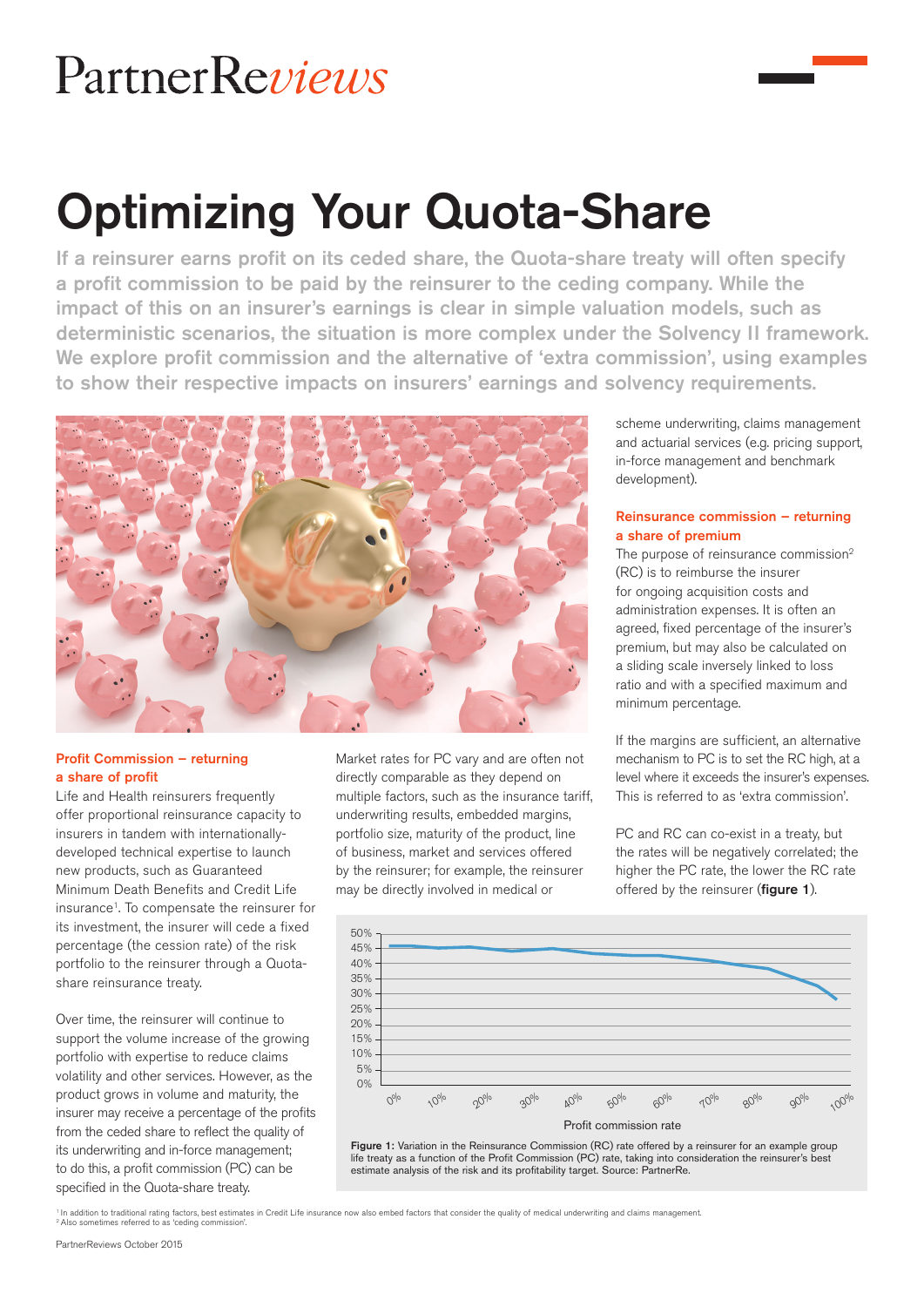#### Profit commission has a direct and clear impact on an insurer's earnings

All else being equal, implementing a PC and/or increasing it directly benefits the earnings of the insurer. As a result, PC is an excellent means with which to increase an insurer's own funds/capital, as illustrated in figure 2.

#### But increases earnings' volatility

Given that the PC is a function of the earnings of the ceded share, the earnings of the insurance company after reinsurance are a function of the earnings of both the retained and ceded shares. For the same tariff, the implementation of PC therefore increases the variability of the insurer's earnings.

Consider, for example, a 50% Quotashare reinsurance with a 100% PC3. A 1% increase in claims ratio leads to a 2% increase in the ceded earnings of the insurer. This translates into a sagging of the earnings distribution (figure 3). The graph shows that the expected earnings and earnings volatility both increase with the rate of PC (distribution skewed to the right).

#### Alternative to profit commission

To avoid the earnings' volatility associated with PC, a Quota-share reinsurance with 'extra commission' can be an efficient alternative for insurance products where significant profit margins are embedded in the tariff, as with this the reinsurer guarantees that the insurer's earning on the ceded share equal the extra-commission.

To show the effect, we consider a basic example – **figure 4** – where the gross premium of an insurer is EUR 100, the expenses are EUR 20 and the claims best estimate is EUR 60. For simplicity, let us also assume that the insurer cedes 100% of the portfolio to the reinsurer. If the reinsurer offers a RC of EUR 35, then the insurer will earn EUR 15, even in the case of an extreme deviation in claims.



Figure 2: Evolution of an insurer's earnings for an example group life portfolio, net of Quota-share, as a function of profit commission (PC) rate. In this example the reinsurance premium has been adjusted (by the reinsurer) depending on the PC rate. A full analysis of the impact of the PC on an insurer's earnings must however take into account other elements that contribute to earnings, such as the RC rate and reinsurance expenses. Source: PartnerRe.



Figure 3: Example distribution of an insurer's earnings after reinsurance for different levels of profit commission (PC). Source: PartnerRe.



<sup>3</sup> A PC rate of 100% is equivalent to an unlimited Stop-loss reinsurance on the ceded share, the premium of which is equal to the reinsurance loading considered in the PC calculation. See 'Capital or Risk, do you Really Have to Choose?' (PartnerRe 2015). 4 Solvency Capital Requirement (SCR). 5 Own Risk and Solvency Assessment (ORSA).